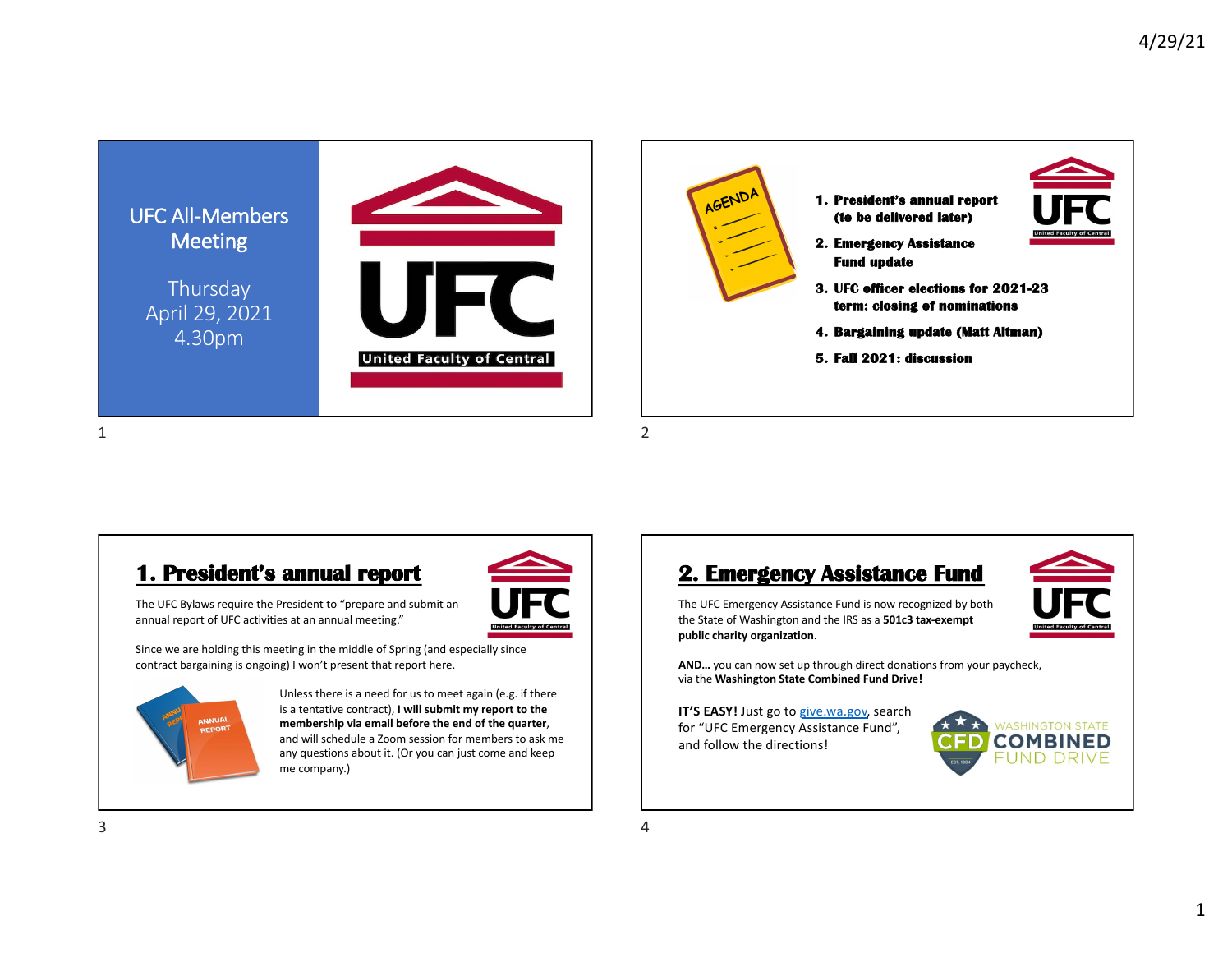

## **3. UFC officer elections**

Hoover (Comms.), Paul James (Finan.)

Officers serve 2-year terms. The current term ends on May 31. • Current officers: Gary Bartlett (Pres.), Kara Gabriel (VP), Amy

Per the UFC Constitution: "Nominations of officers shall be closed at a Spring Quarter meeting following notice to all



**Election Coordinator** Audrey Huerta (Geological Sci.) members and an open period for nominations. The election shall be held not less than fifteen (15) nor more than thirty (30) days after nominations have been closed."

**The election will be held (by email) from May 17-21. Audrey Huerta is the Election Coordinator.**

5

# **3. UFC officer elections**

UFC Elections: **May 17-21** Online elections — no ballot boxes!

- Audrey will send out ballots to all members on the 17th
- Please return by the 21st
- •Watch for email from: unitedfacultycwu2020@gmail.com *(This address is used only for elections)*



**Election Coordinator** Audrey Huerta (Geological Sci.) 6

8





The following candidates are running together as a slate, and are endorsed by the UFC Executive Board.





Kara Gabriel (Psychology)



Sarah Feeney (Child Dev. & Family Sci.)





**Financial Officer** Nancy Graber Pigeon (Management)